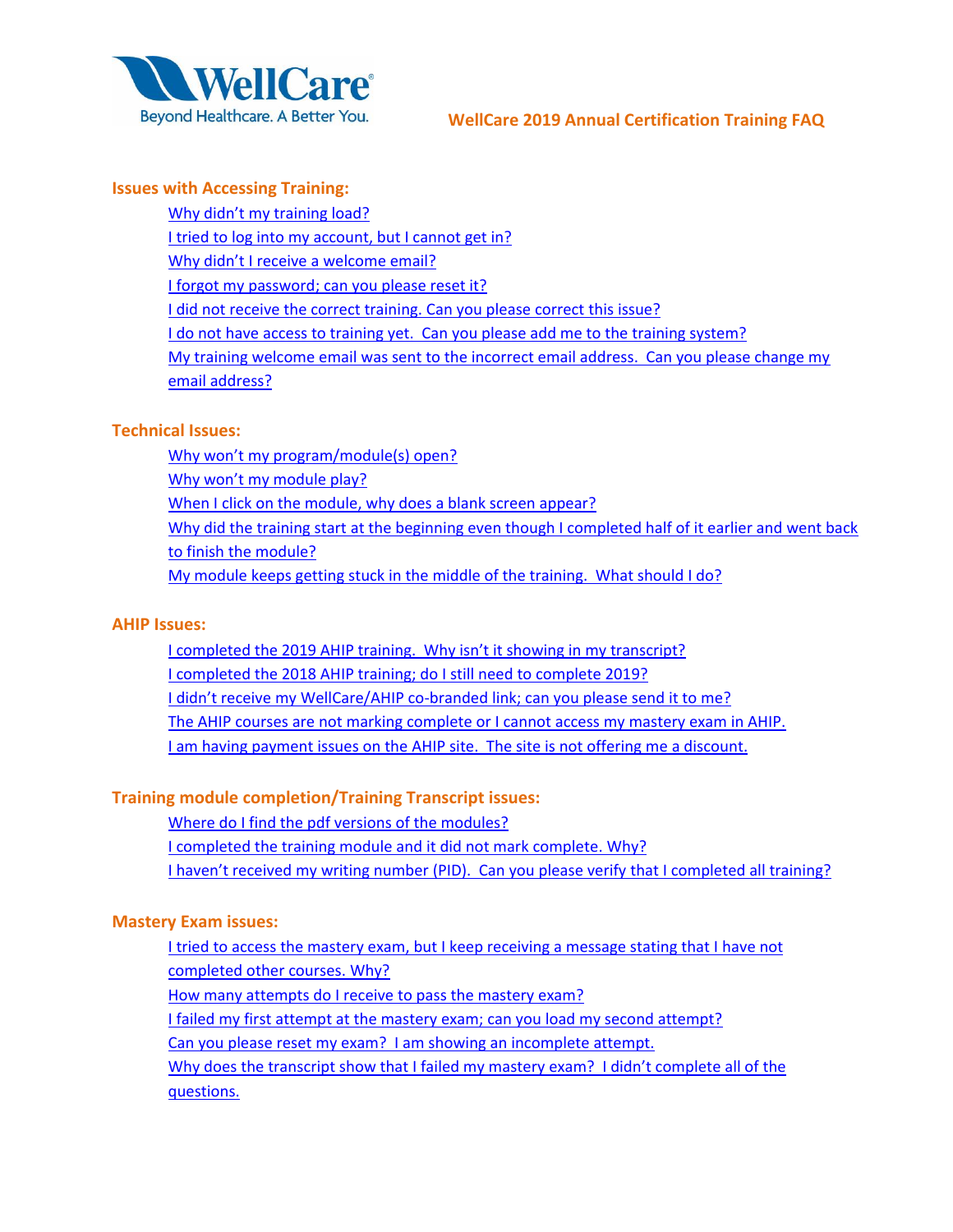

## <span id="page-1-0"></span>**Issues with Accessing Training:**

Q. Why didn't my training load?

A. Once contracting is completed, your account must be active in WellCare University. This may take up to 24 to 48 hours. If after 24 to 48 hours you still have not received training contact Producer Services at 866-822-1339.

**[Back](#page-0-0)** 

<span id="page-1-1"></span>Q. I tried to log into my account, but I cannot get in?

A. If you are a new agent, then your account may not be active yet i[n WellCare University.](http://www.wellcareuniversity.com/) Please ensure that you are using the correct web address and user ID that was indicated in your welcome email. If you have forgotten your password, it can be reset from the WellCare University home page by clicking 'Forget Password' and entering your user name. If you still experience issues, please contact Producer Services at 866-822-1339. **[Back](#page-0-0)** 

<span id="page-1-2"></span>Q. Why didn't I receive a welcome email?

A. All welcome emails are sent once you are enrolled in training. Your email may be sent to your junk email folder.

**[Back](#page-0-0)** 

<span id="page-1-3"></span>Q. I forgot my password; can you please reset it?

A. You can reset your password on the home page of [WellCare University](http://www.wellcareuniversity.com/) by clicking 'Forget Password' and entering your user name. If you still experience issue, please login to your Agent [Connect](https://wellcare.callidusinsurance.net/ICM/FormActionServlet) portal to contact Sales Support or call Producer Services at 866-822-1339. **[Back](#page-0-0)** 

<span id="page-1-4"></span>Q. I did not receive the correct training. Can you please correct this issue?

A. If you were enrolled into incorrect training, please login to your [Agent Connect](https://wellcare.callidusinsurance.net/ICM/FormActionServlet) portal to contact Sales Support or call Producer Services at 866-822-1339 for verification and assistance. **[Back](#page-0-0)** 

<span id="page-1-5"></span>Q. I do not have access to training yet. Can you please add me to the training system? A. Please contact your [District Sales Manager](https://www.wellcare.com/~/media/Producers/NA_Local_DSM_ENG_5_29_2018.ashx?la=en) for assistance. **[Back](#page-0-0)** 

<span id="page-1-6"></span>Q. My training welcome email was sent to the incorrect email address. Can you please change my email address?

A. Please login to Agent Workflow from your [Agent Connect](https://wellcare.callidusinsurance.net/ICM/FormActionServlet) portal to change the email address associated with your account.

**[Back](#page-0-0)**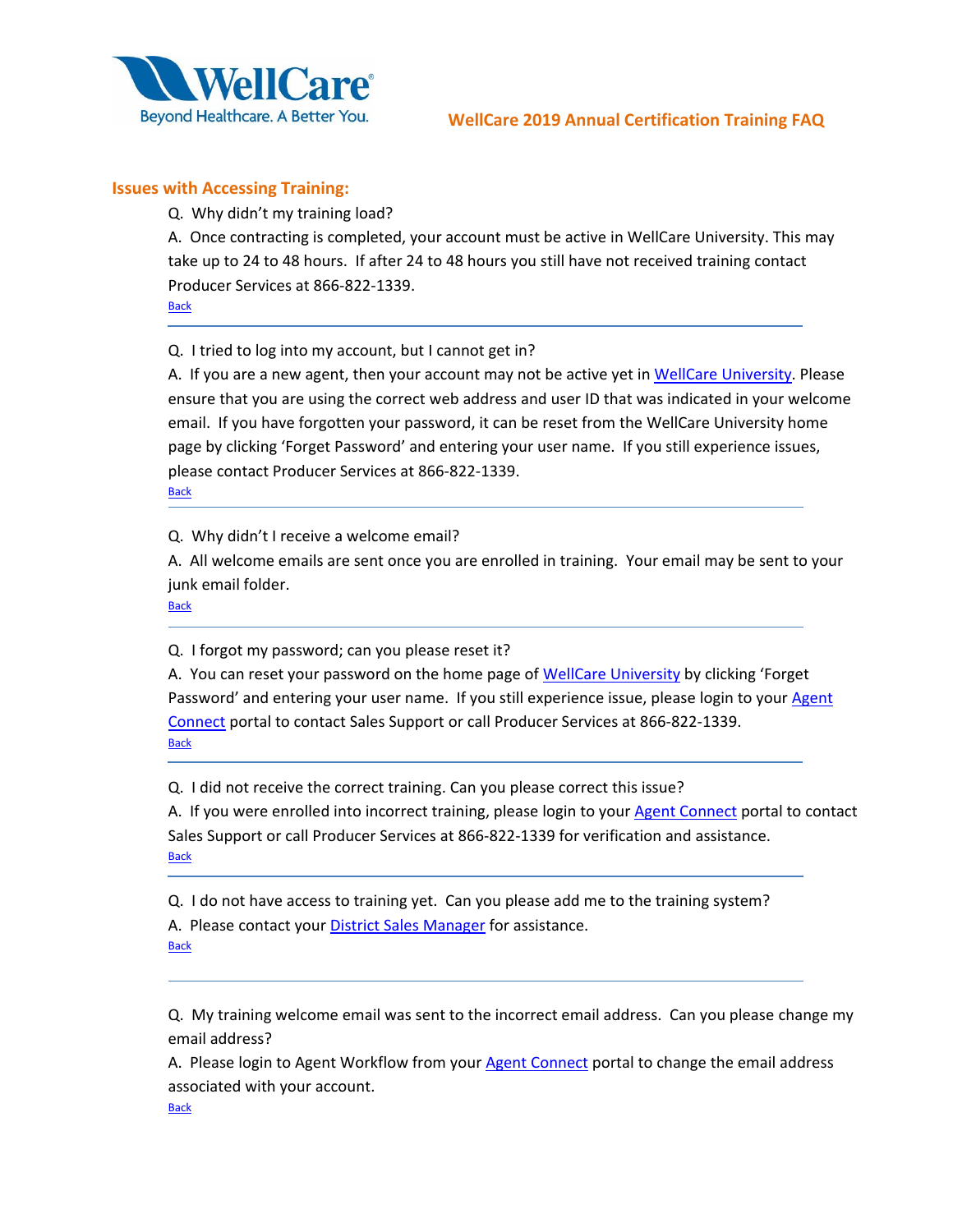

## <span id="page-2-1"></span><span id="page-2-0"></span>**Technical Issues:**

- Q. For any of the following:
	- Why won't my program/module(s) open? Why won't my module play? When I click on the module, why does a blank screen appear?
- <span id="page-2-2"></span>A. Please ensure your computer is meeting the [System Requirements](https://portal.wellcare.com/WCAssets/corporate/assets/2015/system_requirements_2015.pdf) to access training. **Do not use Citrix to access WellCare University.** We suggest using Internet Explorer, turning off popup blockers and clearing your history on your computer. Please reference these Clearing [Browser History](https://portal.wellcare.com/WCAssets/corporate/assets/producer/2016/na_prod_clearing_history_eng_08_2016.pdf) and [Disabling Pop-Up Blocker](https://portal.wellcare.com/WCAssets/corporate/assets/producer/2016/na_prod_disable_pop_up_blockers.pdf) guides. If you still experience issues, then please login to your [Agent Connect](https://wellcare.callidusinsurance.net/ICM/FormActionServlet) portal to contact Sales Support or call Producer Services at 866-822-1339.

#### **[Back](#page-0-0)**

<span id="page-2-3"></span>Q. Why did the training start at the beginning even though I completed half of it earlier and went back to finish the module?

A. If you are using a different computer or your cookies are disabled, then the training module will not remember where you left off. It is suggested that agents take the training from the same computer and that their computer has cookies enabled. For additional assistance, please login to your [Agent Connect](https://wellcare.callidusinsurance.net/ICM/FormActionServlet) portal to contact Sales Support or call Producer Services at 866-822-1339. **[Back](#page-0-0)** 

<span id="page-2-4"></span>Q. My module keeps getting stuck in the middle of the training. What should I do? A. Please login to your [Agent Connect](https://wellcare.callidusinsurance.net/ICM/FormActionServlet) portal to contact Sales Support or try accessing the training from a different computer.

**[Back](#page-0-0)** 

#### <span id="page-2-5"></span>**AHIP Issues:**

- Q. I completed the 2019 AHIP training. Why isn't it showing in my transcript?
- A. Please allow up to **48 hours** for the completion to appear in your WellCare University transcript.

Please ensure that you access your AHIP homepage and click *Transmit* next to WellCare (1099).

New agent with WellCare? You will need to use the WellCare/AHIP co-branded link to transmit your completed AHIP to WellCare University. Via the link, login to your AHIP account and complete the steps above.

If you've experienced issues accessing AHIP training, please contact the AHIP support line at **(866) 234-6909** or email [support@AHIPInsuranceEducation.org](mailto:support@AHIPInsuranceEducation.org)**. [Back](#page-0-0)** 

<span id="page-2-6"></span>Q. I completed the 2018 AHIP training; do I still need to complete 2019 training?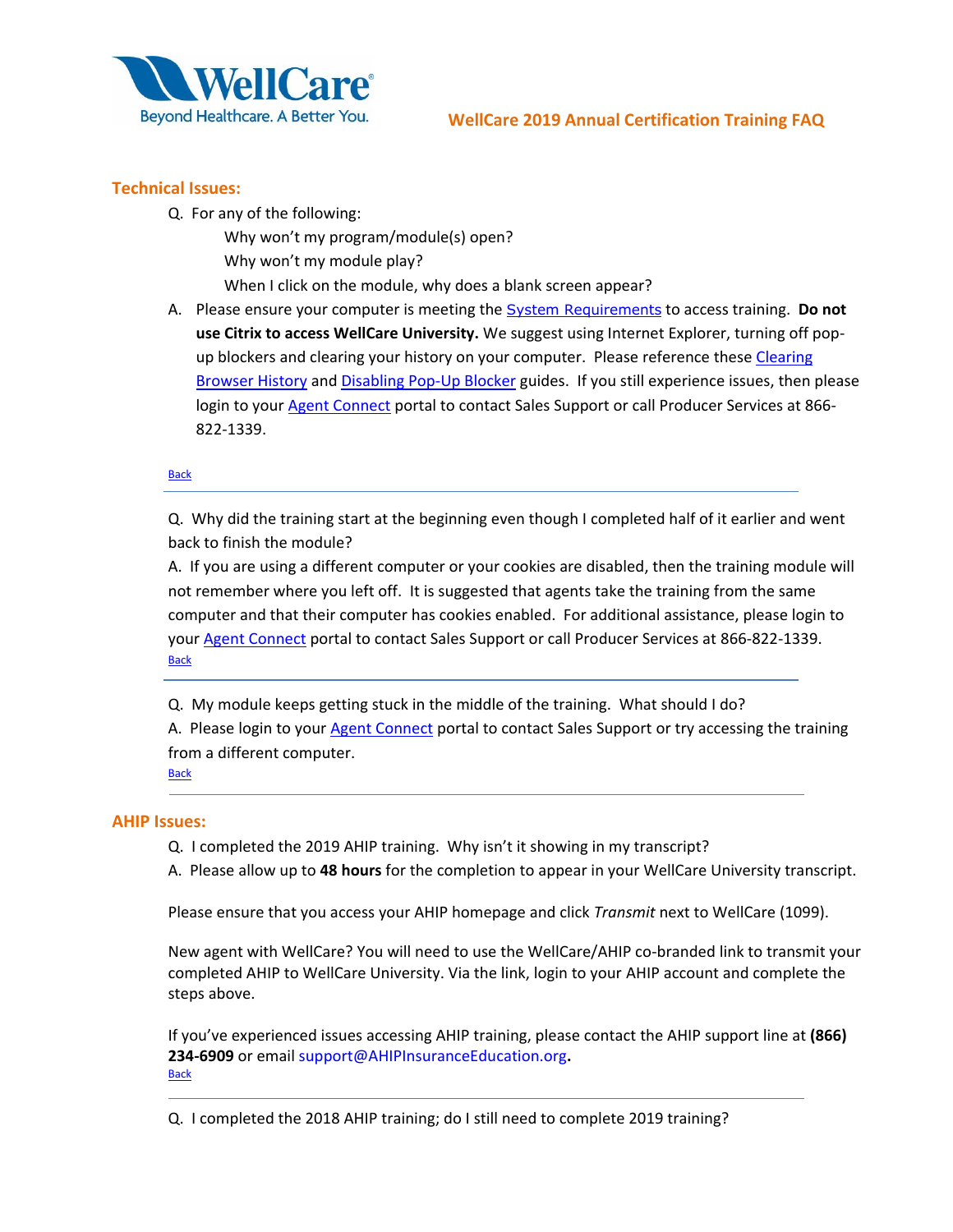

A. Yes, you need to complete the 2019 AHIP training in order to market/sell 2019 WellCare products. Note: Beginning 10/1, the 2019 training is required to market/sell both 2018 and 2019 products.

**[Back](#page-0-0)** 

<span id="page-3-0"></span>Q. I didn't receive my 2019 AHIP link; can you please send it to me?

A. The WellCare/AHIP co-branded link and instructions are located in the welcome email you received notifying you to complete your 2019 ACT. Please contact your [District Sales Manager](https://www.wellcare.com/~/media/Producers/NA_Local_DSM_ENG_5_29_2018.ashx?la=en) or login to your [Agent Connect](https://wellcare.callidusinsurance.net/ICM/FormActionServlet) portal to contact Sales Support if you need this link resent to you. **[Back](#page-0-0)** 

<span id="page-3-1"></span>Q. The AHIP courses are not marking complete or I cannot access my mastery exam in AHIP. A. Please contact AHIP directly for any issues related to the AHIP courses at: **(866) 234-6909** or email [support@AHIPInsuranceEduction.org](mailto:support@AHIPInsuranceEduction.org)**.**

**[Back](#page-0-0)** 

<span id="page-3-2"></span>Q. I am having payment issues on the AHIP site. The site is not offering me a discount.

A. Please ensure you are using the WellCare/AHIP co-branded link to access the AHIP website. If you still experience issues, then please contact AHIP for support at: **(866) 234-6909** or email [support@AHIPInsuranceEduction.org](mailto:support@AHIPInsuranceEduction.org)**.** [Back](#page-0-0)

#### <span id="page-3-3"></span>**Training Module Completion/Training Transcript Issues:**

Q. Where do I find the PDF versions of the modules?

A. The PDF versions of the training are available for download from the *Attachments* tab from within the module in [WellCare University.](http://www.wellcareuniversity.com/)

[Back](#page-0-0)

<span id="page-3-4"></span>Q. I completed the training module and it did not mark complete. Why?

A. All training modules are designed to mark as complete once finished. If a module has not marked complete, then it is likely that you did not take the module in its entirety. If you still experience an issue, please login to your [Agent Connect](https://wellcare.callidusinsurance.net/ICM/FormActionServlet) portal to contact Sales Support or call Producer Services at 866-822-1339.

**[Back](#page-0-0)** 

<span id="page-3-5"></span>Q. Can you please verify that I completed all training?

A. Please login to your [Agent Connect](https://wellcare.callidusinsurance.net/ICM/FormActionServlet) portal to verify training completion under the *Training History* tab. Please note that it may take up to 24-48 hours for your completed courses to be received.

**[Back](#page-0-0)** 

**Mastery Exam issues:**